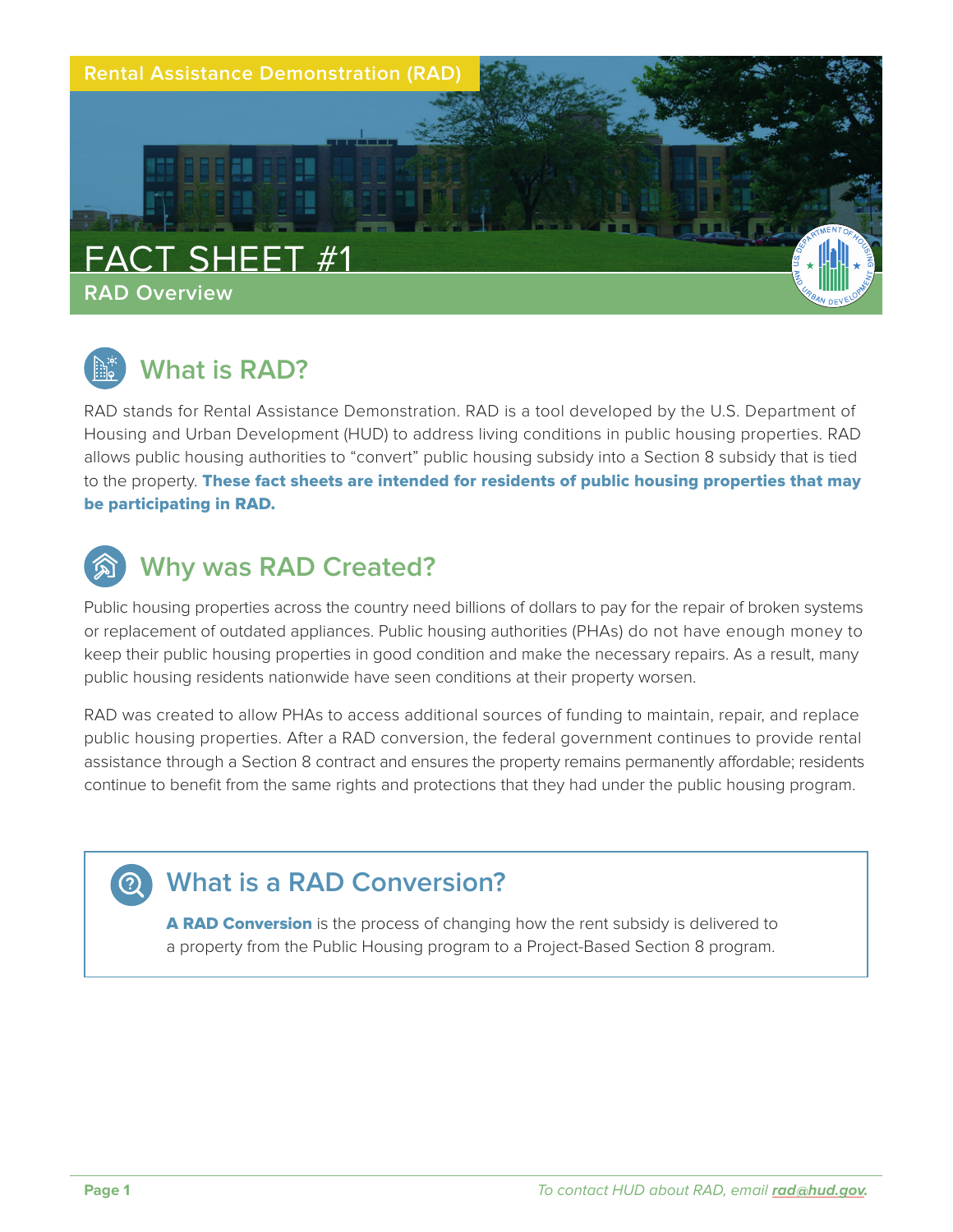

### **Will I Keep My Rental Assistance?**

### In a word...Yes. No resident can be displaced involuntarily or pay an unaffordable rent.

Residents of public housing developments participating in RAD are guaranteed the right to ongoing housing assistance. All residents will either remain in their property, or if temporary relocation is needed to make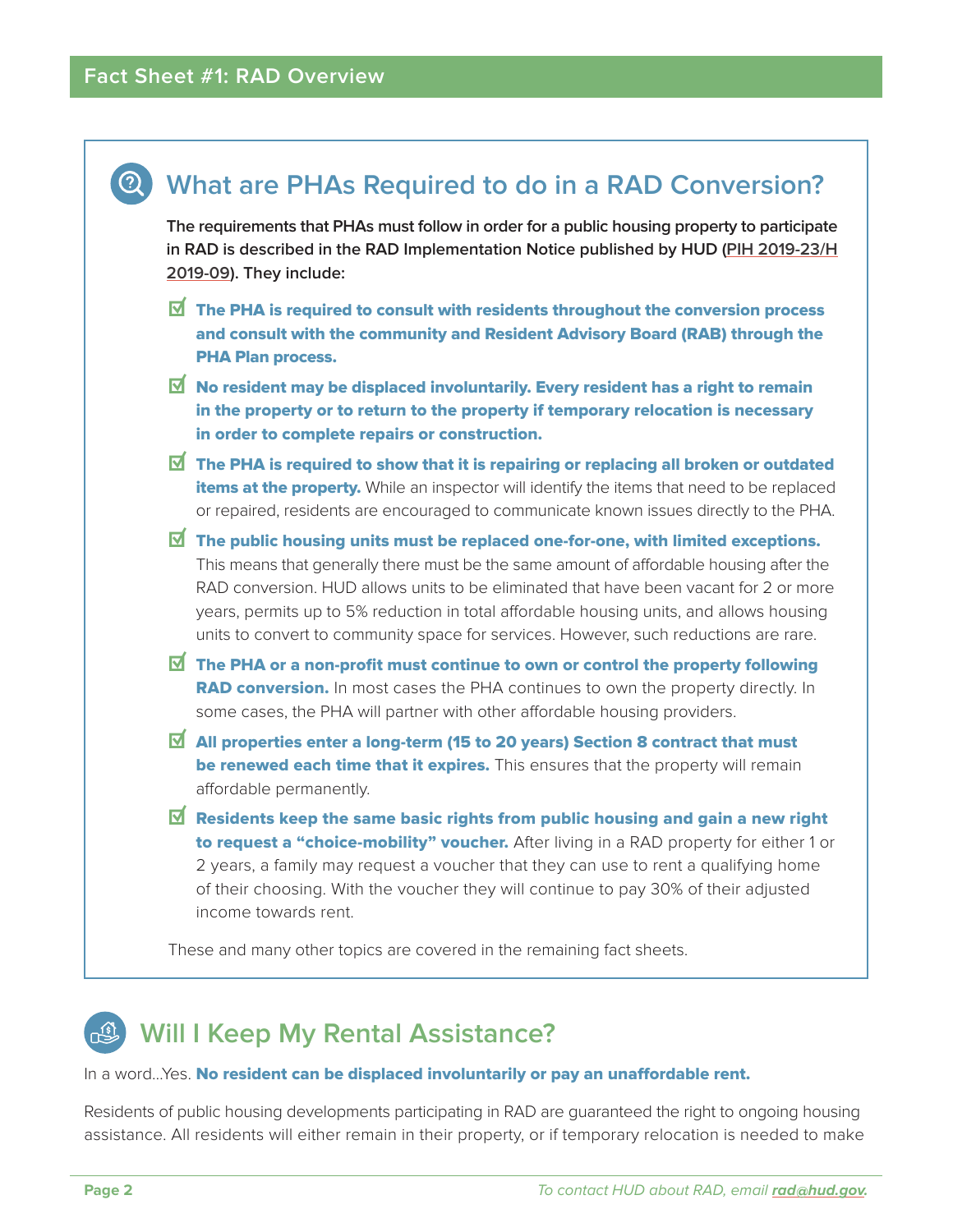### **Fact Sheet #1: RAD Overview**

repairs, be offered the opportunity to return to the property after repairs have been completed. Residents may also choose to accept an alternative housing option, if offered. Residents under lease in the public housing program cannot be rescreened when the property comes under a Section 8 contract.

# **Will RAD Affect My Rent?**

Most residents will not have rent increases because of RAD. Like in most public housing, Section 8 residents pay 30% of their income towards rent and utilities. As in public housing, your rent will increase if your income increases and decrease if your income decreases.

However, if you are currently paying a "flat rent" in public housing, your rent will transition to 30% of your income. In these cases, your new rent may be phased in over 3 to 5 years, meaning that you will pay a little more each year until you are paying 30% of your adjusted income towards rent. (For more information, see **Fact Sheet #6: Rent**)

## **Will I Have to Move?**

Most repairs made as part of RAD allow you to stay in your home during construction. However, some apartments and buildings need more extensive repairs that require residents to move out during construction.

In these cases, the PHA will pay for temporary relocation and you will be protected by RAD relocation rules. You will have the right to return to the property once construction is completed.

If construction at your property takes longer, the PHA may offer you other housing options, such as another public housing unit or a **tenant-based voucher** that you can use to rent a qualifying home you choose and continue paying 30% of your income towards rent. (For more information, see **[Fact Sheet #9: RAD](https://www.hud.gov/sites/dfiles/Housing/documents/RADResidentFactSheet_9_RADandRelocation.pdf)  [and Relocation](https://www.hud.gov/sites/dfiles/Housing/documents/RADResidentFactSheet_9_RADandRelocation.pdf)**)

### **Will RAD Affect My Rights Under My Lease?**

RAD maintains the resident processes and rights under public housing, including:

- Requires lease renewal, except with good cause (For more information, see **[Fact Sheet #7: Your Lease](https://www.hud.gov/sites/dfiles/Housing/documents/RADResidentFactSheet_7_YourLease.pdf)**)
- A right to organize and have access to tenant participation funds to support resident organizing and participation (For more information, see **[Fact Sheet #8: Resident Organizing and Funding](https://www.hud.gov/sites/dfiles/Housing/documents/RADResidentFactSheet_8_ResidentOrganizingAndFunding.pdf)**)
- Procedures for hearing grievances and minimum timelines for being notifed if your assistance is being terminated. (For more information, see **[Fact Sheet #10: Resident Grievance and Termination Rights](https://www.hud.gov/sites/dfiles/Housing/documents/RADResidentFactSheet_10_ResidentGrievanceandTerminationRights.pdf)**)
- Continued participation in FSS, ROSS, or Jobs Plus, while funding remains available. (For more information, see **[Fact Sheet #11: Family Self-Sufficiency & Resident Opportunities And Self-Sufficiency](https://www.hud.gov/sites/dfiles/Housing/documents/RADResidentFactSheet_11_FSSandROSS.pdf)**)

RAD also gives residents a significant new right to request a tenant-based, "choice-mobility," voucher. (For more information, see **[Fact Sheet #12: Choice Mobility](https://www.hud.gov/sites/dfiles/Housing/documents/RADResidentFactSheet_12_ChoiceMobility.pdf)**)